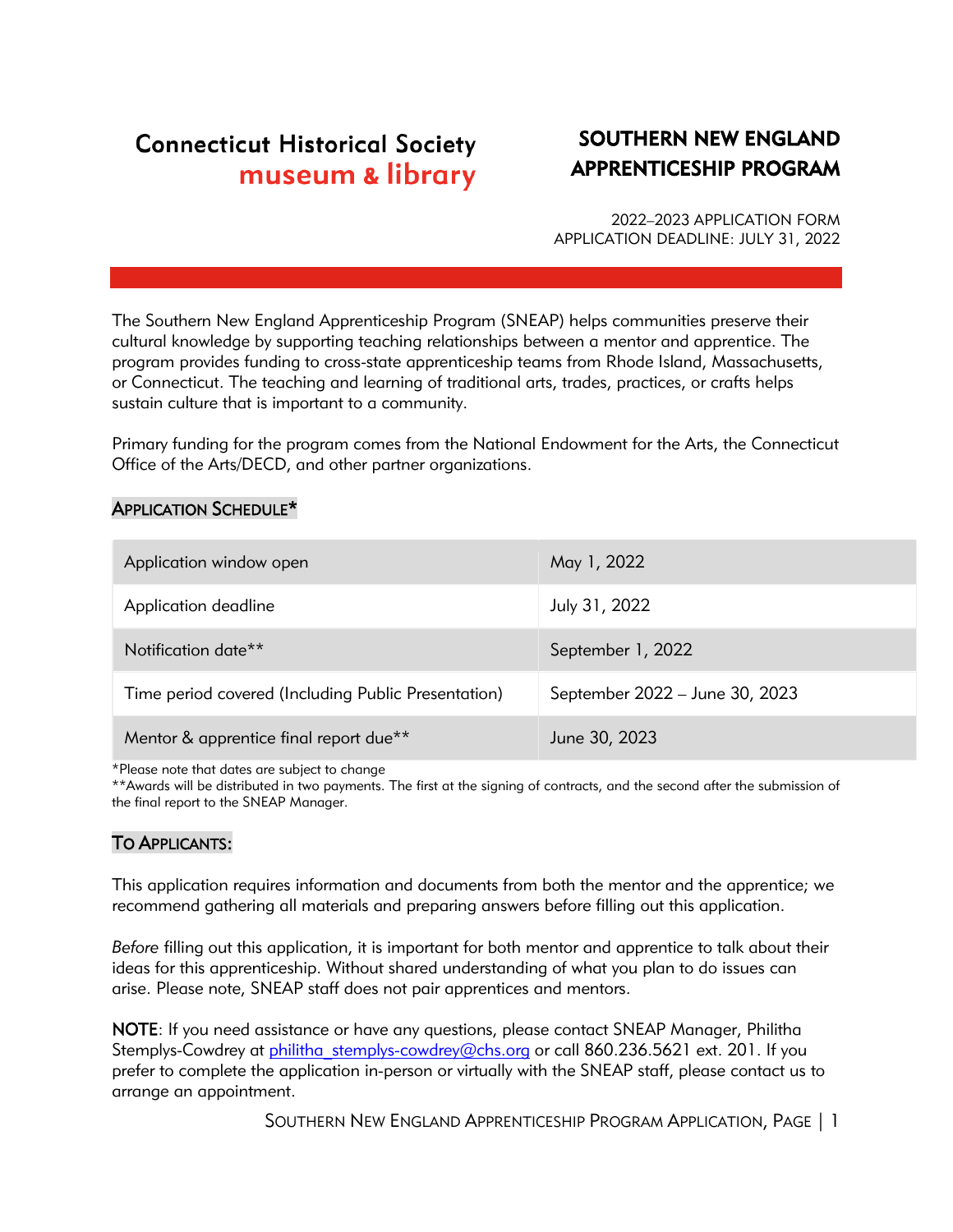## PART 1: MENTOR APPLICANT INFORMATION

| Name of Mentor:                          |               |
|------------------------------------------|---------------|
| <b>Cultural Affiliation:</b>             |               |
| Address:                                 |               |
| Telephone (main):                        | Other (when): |
| E-Mail:                                  |               |
| Website (optional):                      |               |
| Birth date:                              |               |
| Part 2: APPRENTICE APPLICANT INFORMATION |               |
| Name of Apprentice:                      |               |
| <b>Cultural Affiliation:</b>             |               |
| Address:                                 |               |
| Telephone (main):                        | Other (when): |
| E-Mail:                                  |               |
| Website (optional):                      |               |
| Birth date:                              |               |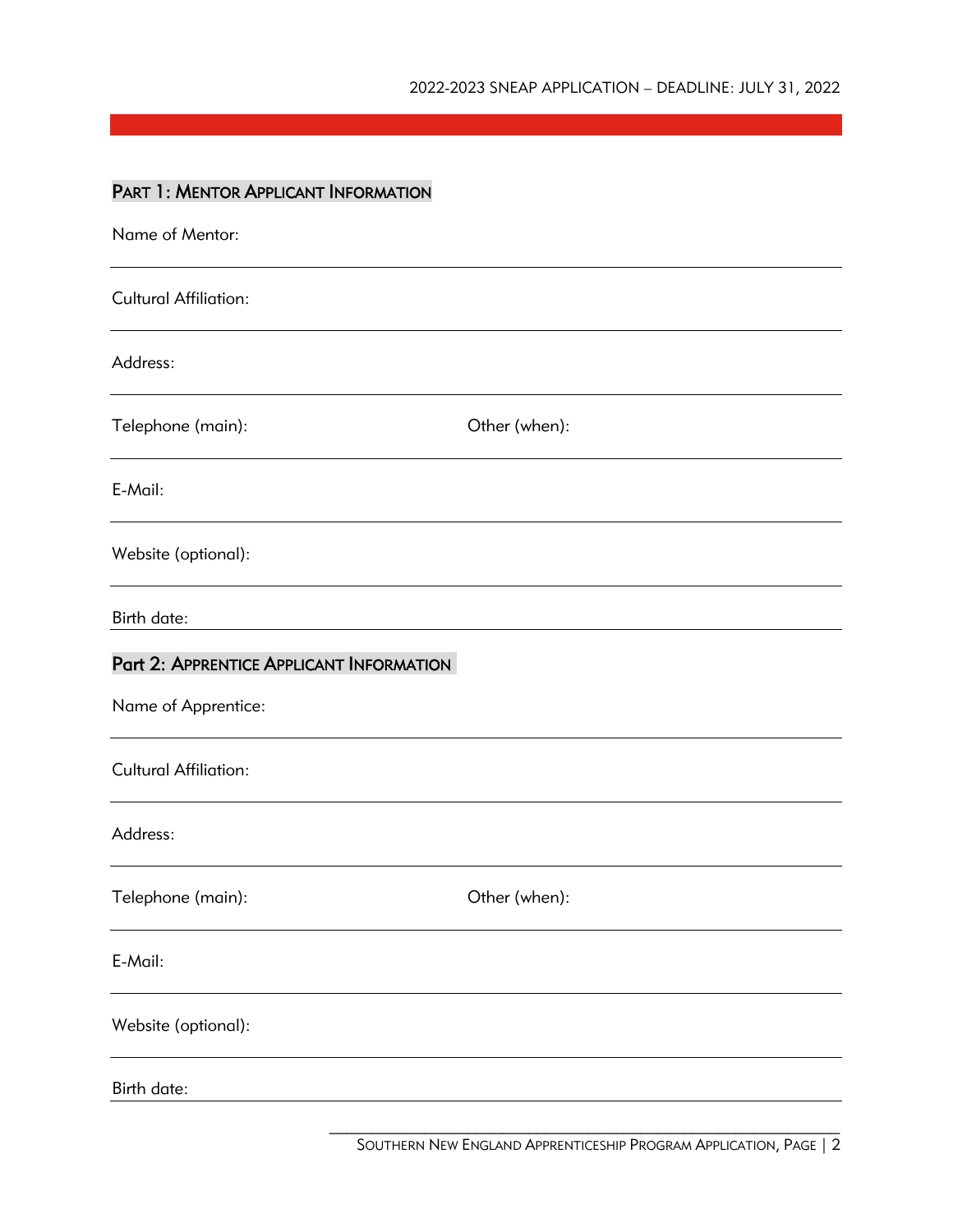If apprenticeship is a group, list the names and information of additional applicants:

## PART 3: CULTURAL FORM & TEACHING PLANS - TO BE COMPLETED BY MENTOR

Please respond to each question in a few brief sentences or short paragraph:

1. Please describe your traditional art form (trade, practice, or craft):

2. Where, when, how, and whom did you learn this from?

3. What community(ies) does your practice relate or belong to? (heritage, ethnicity, tribe, language, religion, region.)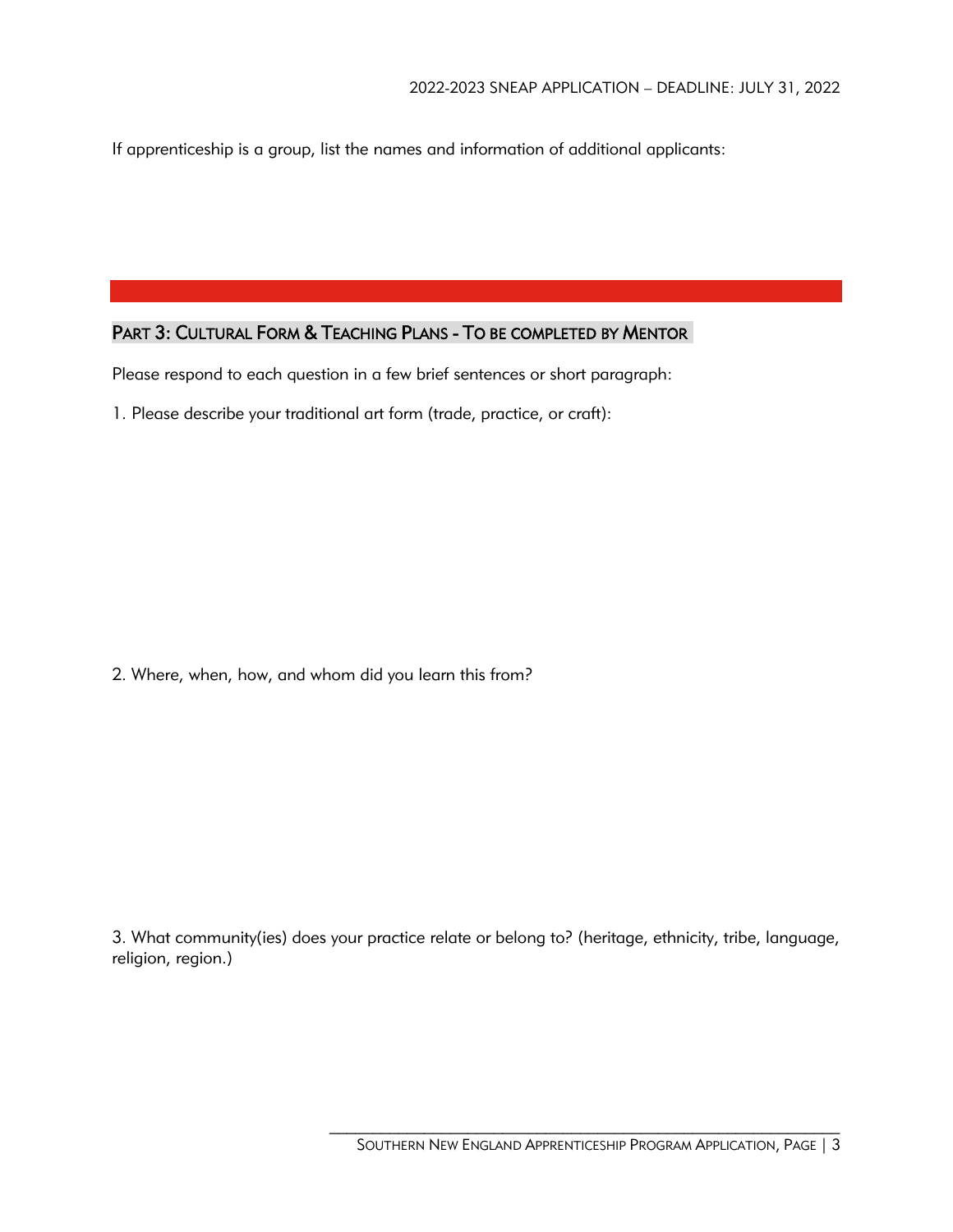4. Have you taught this previously? If so, briefly explain.

5. Describe your relationship to your proposed apprentice. Have you worked together before? If so, when? What did they learn?

| 6. Apprenticeship Schedule:<br>Note: It must begin after September 1, 2022, and end before June 30, 2023*. |                            |
|------------------------------------------------------------------------------------------------------------|----------------------------|
| Start Date: ____/___/____                                                                                  | End Date: _____/____/_____ |
| Approximate number of lessons:                                                                             | Length of each lesson:     |
| Estimated Hours of proposed apprenticeship:                                                                |                            |
| <b>Proposed Meeting Place:</b>                                                                             |                            |

What do you want to teach your apprentice (skills, techniques, and subject matter your plan to cover)?

7. Why is it important to teach your skills? (What effect will it have on you and your community?)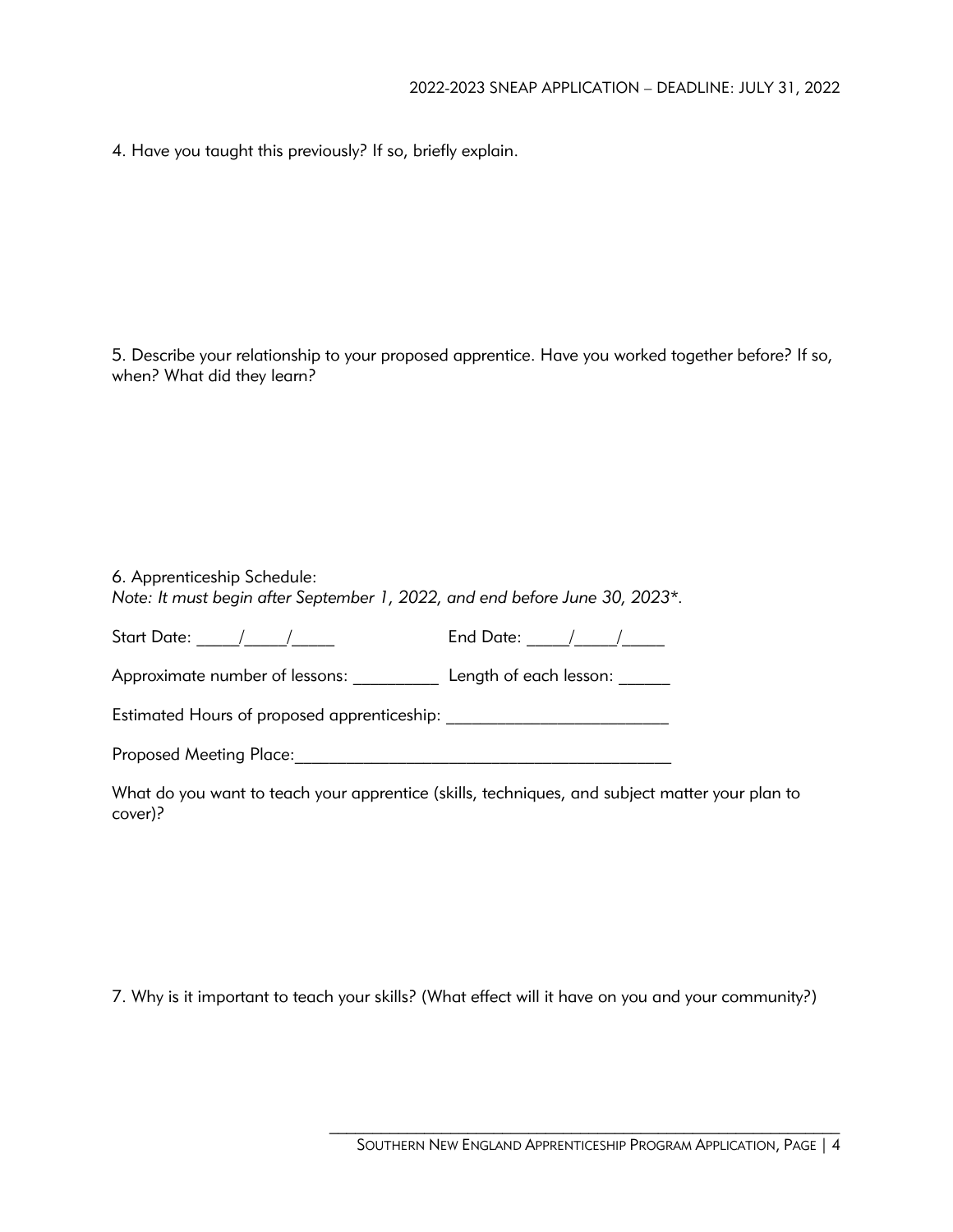8a. If necessary, do you have access to virtual or alternate modes of teaching? (For example, record demonstrations on cell phone video; video-chat instruction through Zoom or FaceTime; prerecorded examples uploaded through a computer.) Yes  $|$   $|$  No  $|$ 

8b. If you do not feel comfortable with distance-learning technology now, are you willing to work with SNEAP program staff to learn how to use it? Yes  $|$   $|$  No  $|$ 

## PART 4: ART FORM & LEARNING PLANS - TO BE COMPLETED BY APPRENTICE(S)

For multiple apprentices, please attach additional pages.

1. Please describe your experience with this traditional art form (trade, practice, or craft):

2. What community(ies) does your practice relate or belong to? (heritage, ethnicity, tribe, language, religion, region.)

3. Why have you chosen to work with this mentor and what do you hope to accomplish?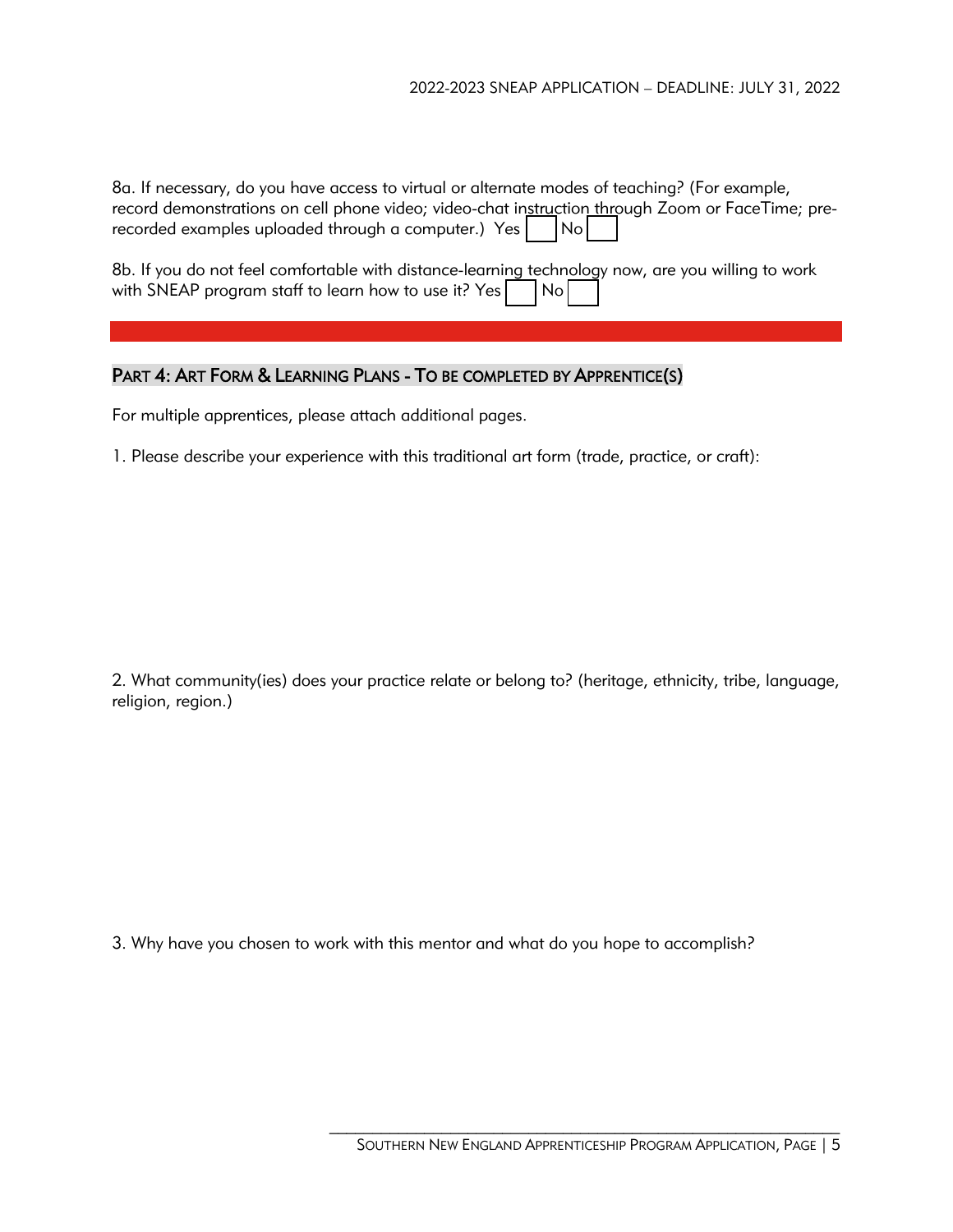4. What are your plans for continuing with what you learn in the future?

5. Why is this important for you to learn? (What effect will it have on you or your community?)

6a. If necessary, do you have access to virtual or alternate modes of teaching? (For example, record demonstrations on cell phone video; video-chat instruction through Zoom or FaceTime; prerecorded examples uploaded through a computer.)  $Yes$   $| No |$ 

6b. If you do not feel comfortable with distance-learning technology now, are you willing to work with SNEAP program staff to learn how to use it?  $Yes$  |  $|No|$ 

## PART 5: PUBLIC PRESENTATION PLANS - TO BE COMPLETED BY MENTOR AND APPRENTICE(S)

## PUBLIC ACTIVITIES

All apprenticeships MUST present their work at a public event, such as a community festival, a demonstration, a performance, or an exhibit. Please describe your plans for this event and give potential dates:

(*Note: this public presentation must occur before June 30, 2023. If you need help with ideas, please contact SNEAP staff.)*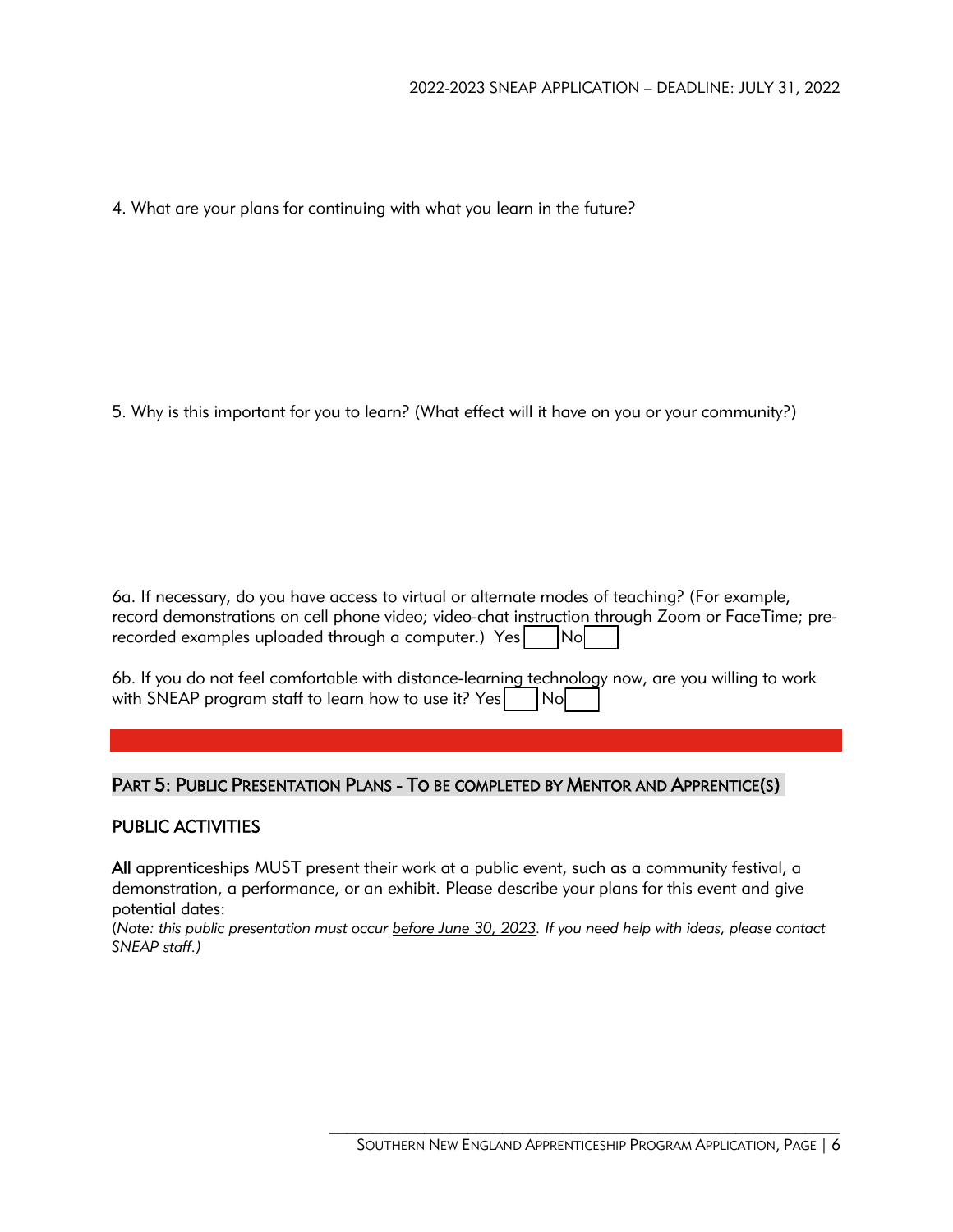## PART 6: BUDGET

*The apprenticeship grant tends to be around \$3000, no more than \$3500 and no less than \$2000. Each year around six to eight mentor/apprentice pairs are selected. Most of this fee should go towards paying the mentor artist for their time. Modest materials and/or travel costs may be allowable. CHS manages contracts and carefully monitors all contracted work*.

Please complete the questions relating to the project budget below. Mentor and apprentice should discuss this before filling it out. If you need assistance, please contact SNEAP staff.

*Maximum \$3500 (Note: Award amounts may vary)*

|                                                                          |                | Amount:                                                                                                       |
|--------------------------------------------------------------------------|----------------|---------------------------------------------------------------------------------------------------------------|
|                                                                          | Subtotal:      | $\sim$                                                                                                        |
|                                                                          |                |                                                                                                               |
| Description:                                                             |                | Amount:                                                                                                       |
|                                                                          |                | \$                                                                                                            |
| <u> 1989 - Johann Barbara, martxa a</u>                                  |                | $\frac{1}{2}$                                                                                                 |
|                                                                          |                | $\frac{1}{2}$                                                                                                 |
|                                                                          |                | $\frac{1}{2}$                                                                                                 |
| 3. Travel Costs (Please itemize)<br>trips of # miles at $$0.58$ per mile |                |                                                                                                               |
| Description:                                                             |                | Amount:                                                                                                       |
|                                                                          |                | \$                                                                                                            |
| 4. Other Costs (ex. cost for public presentation)                        |                |                                                                                                               |
| Description:                                                             |                | Amount:                                                                                                       |
|                                                                          |                | \$                                                                                                            |
|                                                                          | GRAND TOTAL \$ |                                                                                                               |
|                                                                          |                | (ex. hours $\times$ number of meetings $\times$ rate)<br>2. Supplies and Materials (Please itemize, describe) |

SOUTHERN NEW ENGLAND APPRENTICESHIP PROGRAM APPLICATION, PAGE | 7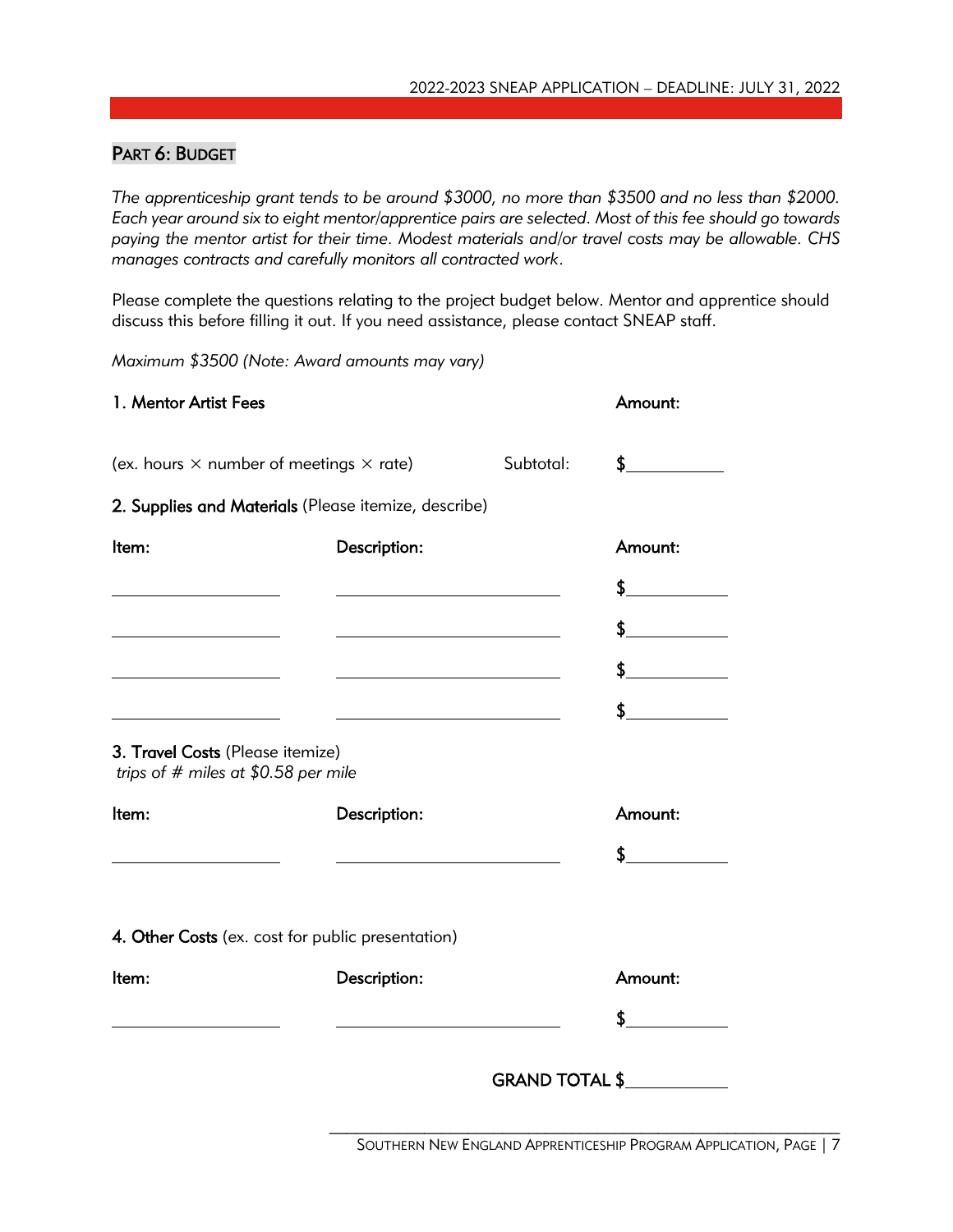## PART 8: OWNERSHIP

If any items are produced as a result of the apprenticeship, who will own them?

## PART 9: SUPPORT MATERIALS - TO BE COMPLETED BY MENTOR AND APPRENTICE(S)

- 1. Work Samples. Mentors and Apprentices must both submit work samples. Apprentices with no prior experience do not need to submit work samples. Please label each item and provide any information we might need to understand it. Types of materials can include digital images, photographs, video recordings, or audio recordings.
- 2. Biographical Statement. Please submit Mentor artist's resume or biographical statement; Apprentice's resume or biographic statement. (Biographical statement can be a brief paragraph about yourself.)
- 3. Letters of Support. One or two letters of support from members of your community, describing the mentor's work and its importance to the community.
- 4. Optional items. Brochures, links to websites, copies of publications that describe your work, or additional letters of support from community or family members.

Digital files or links to online materials are preferred. Anyone unable to submit materials should contact your state's folklife coordinator or SNEAP Manager to discuss a possible site visit. However, if you submit physical or hardcopy support materials and wish to have them returned to you, please include a self-addressed, stamped envelope with your application, and materials will be returned to you after the review panel meets.

#### Please list your work samples with brief descriptions below:

Descriptions should include information such as dates, details of the piece, and contextual information. Please list the URL is applicable.

## List of mentor artist support materials: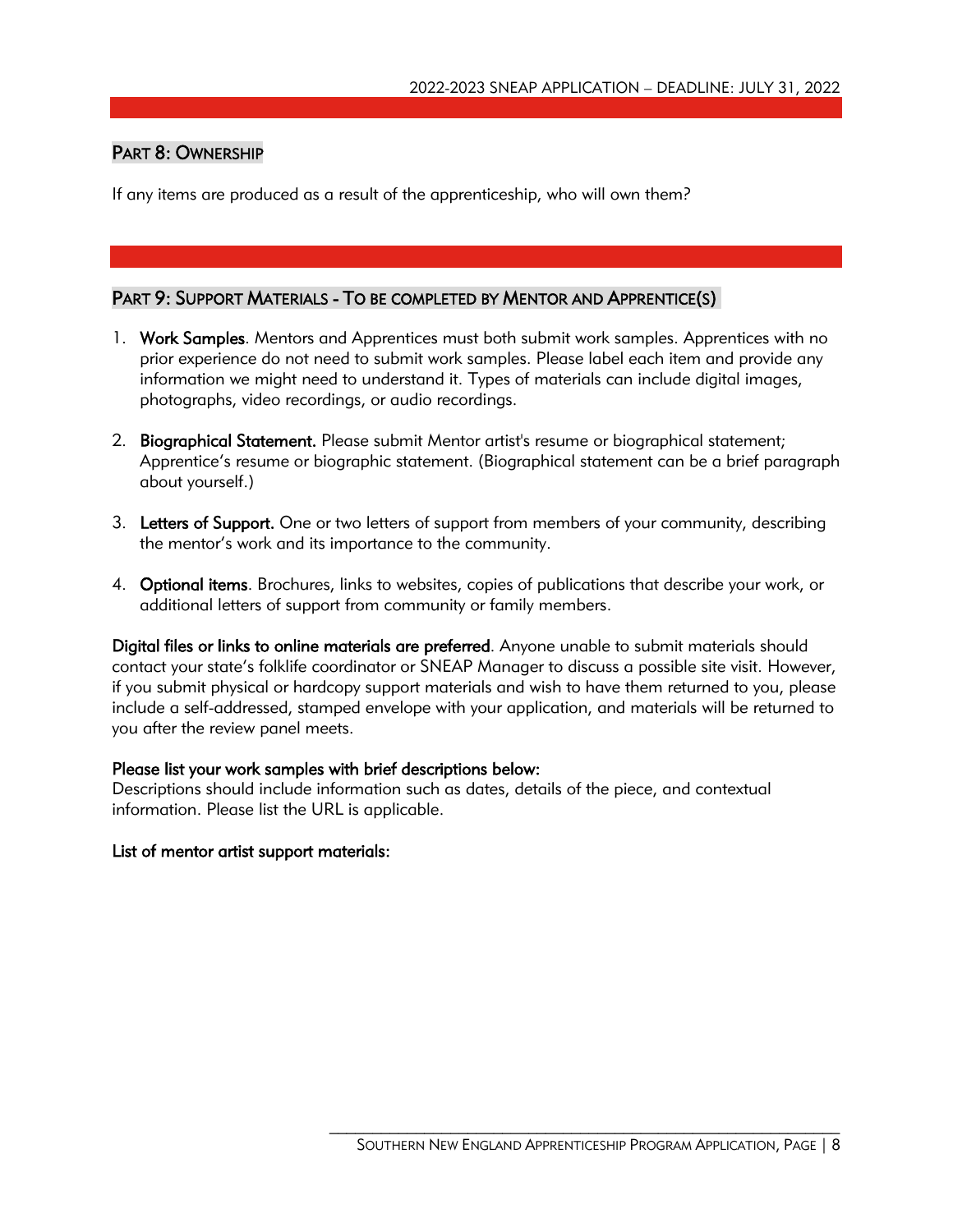List of apprentice artist support materials:

## PART 10: CERTIFICATION - TO BE COMPLETED BY MENTOR AND APPRENTICE(S)

I certify that the information contained in this application, including all supporting documents and attachments, is true and correct to the best of my knowledge. (Typed signature acceptable.)

## MENTOR ARTIST SIGNATURE

| <b>APPRENTICE ARTIST SIGNATURE</b>         |                                                                                                                   |
|--------------------------------------------|-------------------------------------------------------------------------------------------------------------------|
|                                            |                                                                                                                   |
|                                            |                                                                                                                   |
| PARENT SIGNATURE                           |                                                                                                                   |
| (If apprentice is under 18 years old)      |                                                                                                                   |
|                                            |                                                                                                                   |
|                                            |                                                                                                                   |
|                                            |                                                                                                                   |
| Submit application by email or by mail to: | <b>Connecticut Historical Society</b><br>museum & library                                                         |
| Connecticut Cultural Heritage Arts Program |                                                                                                                   |
| <b>Connecticut Historical Society</b>      | <b>Connecticut Consumants</b> Development<br><b>CONNECTICUT CONNECTIFIED Arts</b>                                 |
| 1 Elizabeth St.                            |                                                                                                                   |
| Hartford, CT 06105                         |                                                                                                                   |
| philitha stemplys-cowdrey@chs.org          | <b>CThumanities ENDOWMENT &amp; ARTIS</b>                                                                         |
|                                            | This program is funded in part by the National Endowment for the Arts and sypperted by the Connecticut Historical |

his program is funded in part by the National Endowment for the Arts and supported by the Connecticut Historical Society, the Connecticut Office of the Arts (DECD), Connecticut Humanities, and the Mass Cultural Council.